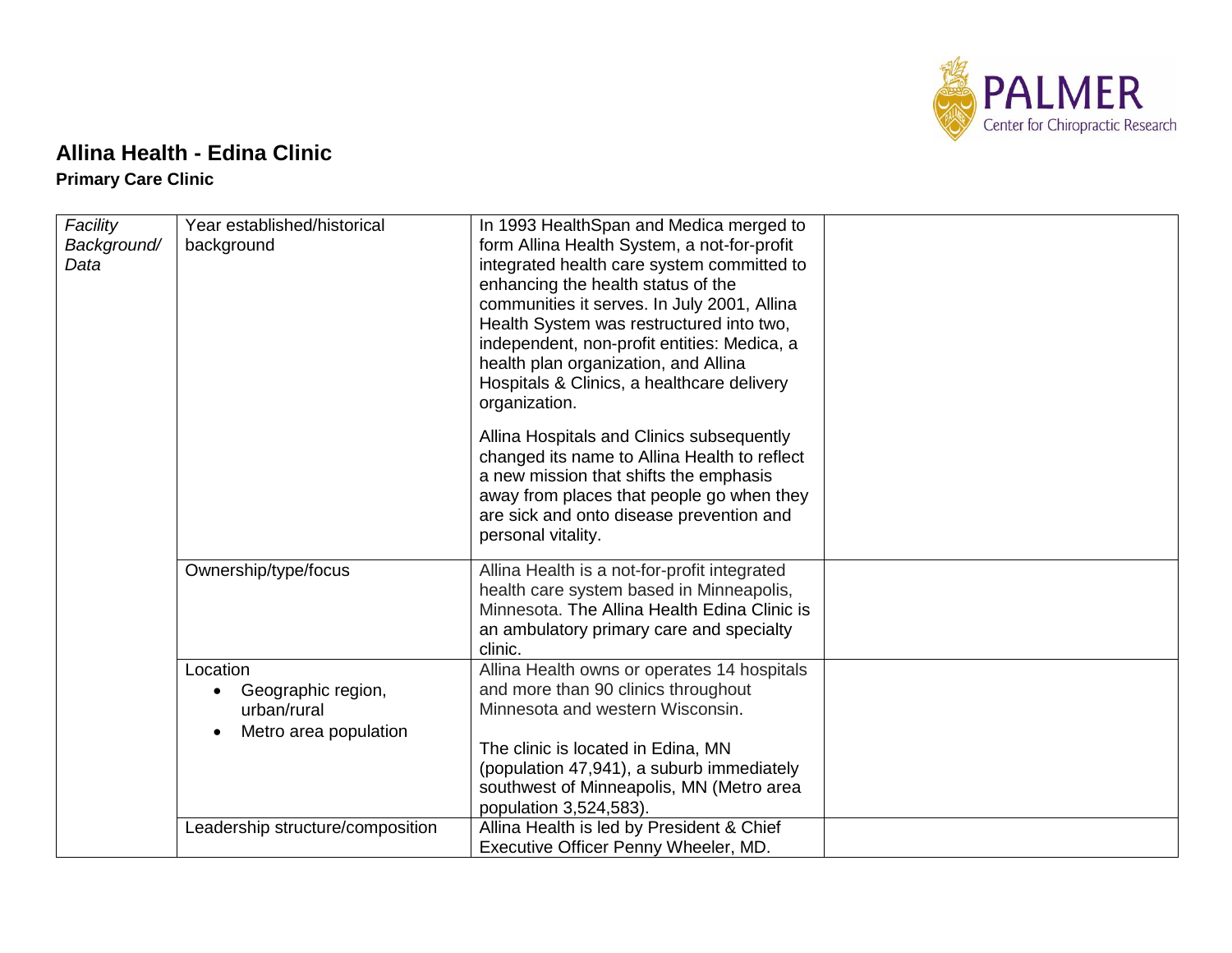

|              |                                     | The lead physician for the Edina Clinic is       |                                                |
|--------------|-------------------------------------|--------------------------------------------------|------------------------------------------------|
|              |                                     | Scott Flaata, DO.                                |                                                |
|              | <b>Size</b>                         | Allina Health's 2015 annual net operating        |                                                |
|              | Beds/catchment/enrollees            | revenue was \$3.8 billion. The system            |                                                |
|              | Departments/employees               | includes1,789 staffed beds, 27,332               |                                                |
|              |                                     | employees, and 6,000 associated and              |                                                |
|              |                                     | employed physicians. The Allina Health           |                                                |
|              |                                     | Edina Clinic is a 23 room facility providing     |                                                |
|              |                                     | primary care and select specialty services       |                                                |
|              |                                     | including chiropractic care, diabetes care       |                                                |
|              |                                     | and education, anticoagulation/INR clinic,       |                                                |
|              |                                     | mental health, podiatry, and rheumatology.       |                                                |
|              | Revenue sources (private,           | The clinic accepts a mixture of cases            |                                                |
|              | Medicare, Medicaid)                 | including private insurance, Medicare,           |                                                |
|              |                                     | Medicaid, and self-payment.                      |                                                |
|              | Notable current initiatives/changes | The facility offers acupuncture, massage         |                                                |
|              | CAM, spine, pain/opiate             | therapy, nutritional consultations, aroma        |                                                |
|              | Patient experience                  | therapy, wellness coaching, and healing          |                                                |
|              |                                     | touch.                                           |                                                |
| Implementati | Impetus/climate/background          | Establishing a chiropractic clinic was initially | It was the idea of the medical director for    |
| on of        |                                     | conceived more than 20 years ago by the          | this region, that he was really open to        |
| chiropractic |                                     | District Medical Director. Although at that      | alternatives for his patients and got tired of |
| services     |                                     | time only about only about 1/3 of the            | writing scripts all the time, for patients,    |
|              |                                     | physicians approved of the idea, the District    | especially with back pain and neck pain.       |
|              |                                     | Medical Director was an innovator and a          | And so he sought out looking for a             |
|              |                                     | strong advocate for adding chiropractic          | chiropractor, how might this blend with a      |
|              |                                     | services.                                        | primary care setting? (Provider)               |
|              | Planning process/timeline           | The Lead DC was introduced, by a friend, to      | Eventually we hired ten chiropractors within   |
|              |                                     | the District Medical Director who was            | the system and I actually helped train all     |
|              |                                     | looking at adding an additional physician to     | those sites, all the physicians, all the       |
|              |                                     | the clinic.                                      | meetings, to get all those sites established   |
|              |                                     |                                                  | and set up. So it really is just a lot of leg  |
|              |                                     | The planning process was more                    | work, a lot of communication, and I think      |
|              |                                     | educational, helping colleagues understand       | that's probably the key, is the                |
|              |                                     | the DC's scope of practice. The lead DC's        | communication." (Staff)                        |
|              |                                     | former clinic manager was hired by Allina        |                                                |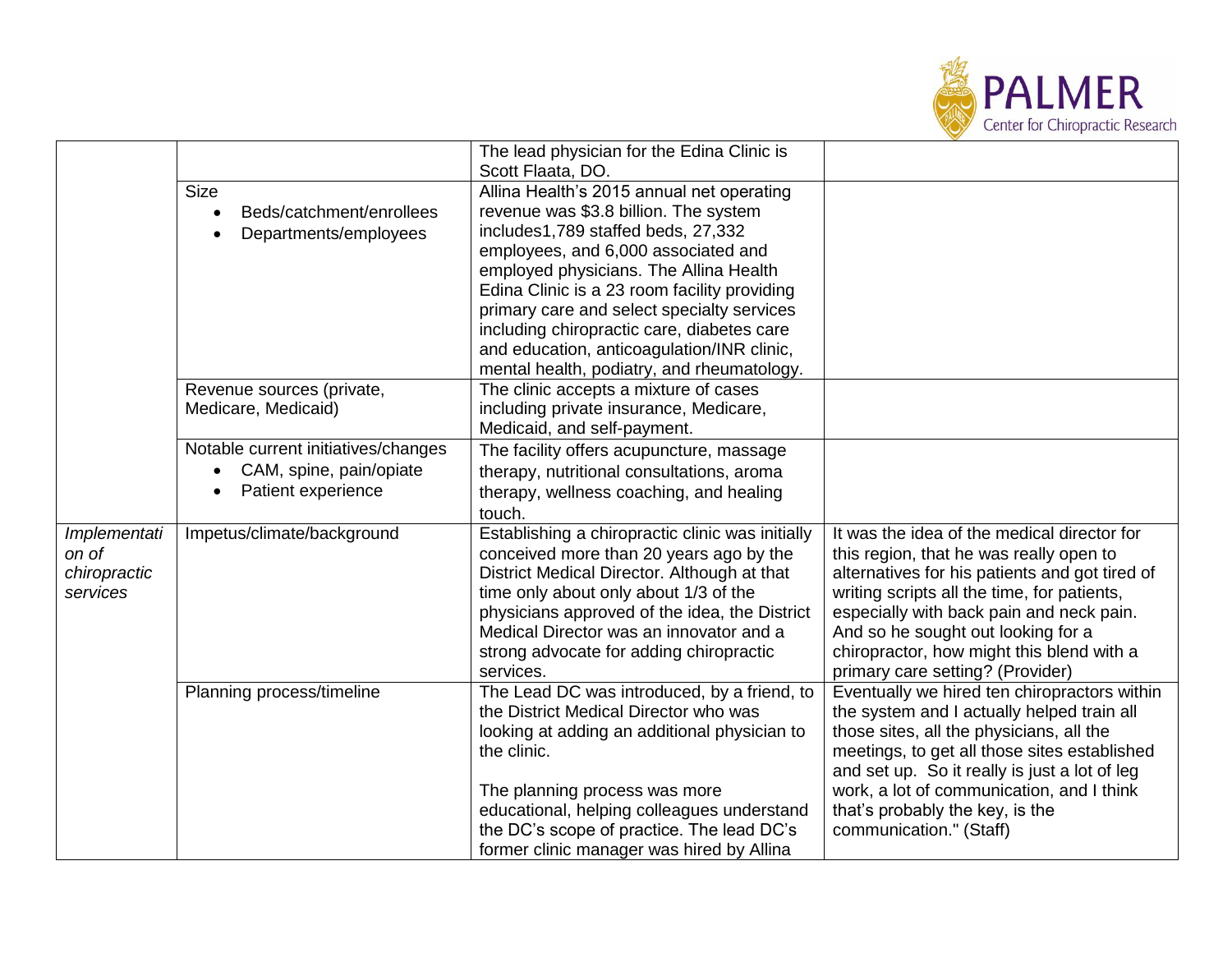

|                                                    |                                                                                                                                                      | and provided guidance. Mainly, it was a<br>"learn and grow" process.<br>Over 15-20 years of time, planning process<br>has grown clinic to include several<br>multidisciplinary providers including internal<br>medicine, psychology, chiropractic with<br>acupuncture, and a dietician.                           | It's a nice clinic to practice in terms of<br>location-wise and great colleagues and the<br>fact that we are not just internal medicine<br>here, but we have other things like<br>psychology, chiropractors, we have a<br>dietician. So, that's just like a multi-<br>disciplinary approach, which I think is great,<br>yes. (Provider)                                                                                                                                  |
|----------------------------------------------------|------------------------------------------------------------------------------------------------------------------------------------------------------|-------------------------------------------------------------------------------------------------------------------------------------------------------------------------------------------------------------------------------------------------------------------------------------------------------------------|--------------------------------------------------------------------------------------------------------------------------------------------------------------------------------------------------------------------------------------------------------------------------------------------------------------------------------------------------------------------------------------------------------------------------------------------------------------------------|
|                                                    | Year clinical services established                                                                                                                   | In 1996 the current lead chiropractor was<br>offered a position at Allina Health to start<br>integrating chiropractic services at the Edina<br>location.                                                                                                                                                          |                                                                                                                                                                                                                                                                                                                                                                                                                                                                          |
| Chiropractic<br><b>Clinic</b><br><b>Structures</b> | Administration<br>Department/service line<br>$\bullet$<br>Performance<br>measures/benchmarks                                                         | The lead DC oversees chiropractic clinic<br>activities. The clinic chiropractors are<br>assessed on a model including productivity<br>and patient satisfaction.                                                                                                                                                   | All of our providers have work RVUs, so<br>they have a budget and are expected to<br>maintain or exceed their budget work RVU.<br>So that's one measure. But then we read<br>patient comments, we do CG CAHPS,<br>patient surveys, and the patient comments<br>are just extremely high for all three of the<br>chiropractors. They all score really highly<br>on patient experience, on provider<br>communication, so I think that they're doing<br>a great job. (Staff) |
|                                                    | Location/space/equipment                                                                                                                             | The chiropractic clinic includes four<br>examination/treatment rooms furnished with<br>state of the art tables and other necessary<br>clinical equipment. The facility uses the<br>EPIC electronic medical record system, with<br>the MyChart patient portal.                                                     |                                                                                                                                                                                                                                                                                                                                                                                                                                                                          |
|                                                    | Chiropractors<br>Number/FTE/appointment<br>Privileges/services<br>Non-clinical activities<br>Professional attributes<br>Interprofessional attributes | The chiropractic clinic is staffed by 3 DCs<br>(2.3 FTE). There are 2 other DCs at<br>additional locations in the Allina Health<br>system. Chiropractor privileges are<br>consistent with training and state licensure.<br>DCs participate in non-clinical activities<br>including grand rounds presentations and |                                                                                                                                                                                                                                                                                                                                                                                                                                                                          |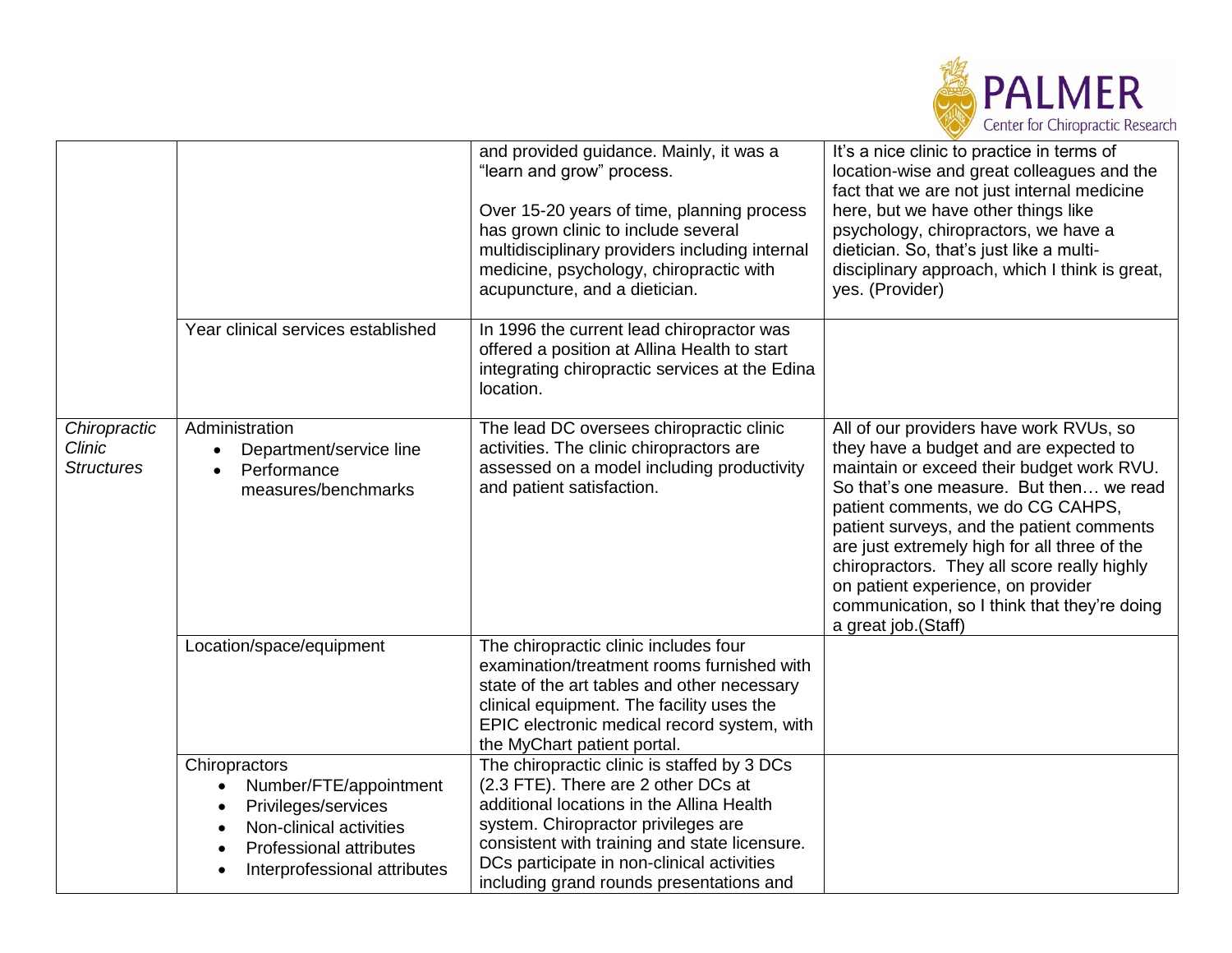

|                                                   |                                                                                                                                          | service on hospital quality assurance and                                                                                                                                                                                                                                                                                                |                                                                                                                                                                                                                                                                                                         |
|---------------------------------------------------|------------------------------------------------------------------------------------------------------------------------------------------|------------------------------------------------------------------------------------------------------------------------------------------------------------------------------------------------------------------------------------------------------------------------------------------------------------------------------------------|---------------------------------------------------------------------------------------------------------------------------------------------------------------------------------------------------------------------------------------------------------------------------------------------------------|
|                                                   |                                                                                                                                          | other committees.                                                                                                                                                                                                                                                                                                                        |                                                                                                                                                                                                                                                                                                         |
|                                                   | Support staff                                                                                                                            | One full-time and one floating certified                                                                                                                                                                                                                                                                                                 |                                                                                                                                                                                                                                                                                                         |
|                                                   | Discipline/number                                                                                                                        | medical assistant (CMA) provide clinical                                                                                                                                                                                                                                                                                                 |                                                                                                                                                                                                                                                                                                         |
|                                                   |                                                                                                                                          | support to the facility chiropractors.                                                                                                                                                                                                                                                                                                   |                                                                                                                                                                                                                                                                                                         |
|                                                   | <b>Patient access</b><br>Referral, self-referral<br>$\bullet$<br>Appointment availability/wait<br>Appointment length, number<br>per week | Patients may self-refer or be referred from<br>other providers, most often primary care,<br>sports medicine/orthopedics, and the<br>Penny George Institute for Health and<br>Healing.<br>The chiropractic clinic is open Monday                                                                                                          | It could be that a patient may have to wait<br>two weeks to be seen, but that's rare,<br>because our chiropractors want to see<br>people as soon as possible, so they're<br>staying late, they're working over their lunch<br>hours, they are double booking just to get<br>these patients in. (Staff)  |
|                                                   |                                                                                                                                          | through Friday for about 48 hours per week.                                                                                                                                                                                                                                                                                              |                                                                                                                                                                                                                                                                                                         |
|                                                   |                                                                                                                                          | New patient visits are scheduled for 45<br>minutes, and follow-up visits for 15 minutes.<br>On average the clinic sees 18 new patients<br>and 215 follow-up visits per week.                                                                                                                                                             |                                                                                                                                                                                                                                                                                                         |
|                                                   | Relevant partnerships                                                                                                                    | Allina Health is home to the Penny George                                                                                                                                                                                                                                                                                                |                                                                                                                                                                                                                                                                                                         |
|                                                   | Academic, research                                                                                                                       | Institute for Health and Healing, a major<br>integrative medicine effort founded through<br>philanthropic support. As of Spring 2017 the<br>Institute will include its first Allina Health<br>chiropractor.                                                                                                                              |                                                                                                                                                                                                                                                                                                         |
| Chiropractic<br><b>Clinic</b><br><b>Processes</b> | <b>Patient characteristics</b><br>Population, conditions,<br>$\bullet$<br>complexity<br>Access patterns seen                             | The majority of patients are adults seen for<br>musculoskeletal pain conditions of the neck<br>and/or lower back. Patients with headaches<br>and extremity musculoskeletal conditions<br>are also common. A typical patient is a<br>female office worker. Clinic chiropractors<br>routinely provide expedited access for acute<br>cases. | My initial expectations were usually more<br>musculoskeletal-based chronic back pain<br>and neck painhere in [the Edina Clinic]<br>they focused a lot more on acute care type<br>of chiropractic care and so for that reason I<br>was able to use it more in the sense of<br>acute injuries. (Provider) |
|                                                   |                                                                                                                                          |                                                                                                                                                                                                                                                                                                                                          | Given the relationship that I have with our<br>chiropractor group, they understand if I have<br>a patient with a more acute need that they<br>will work them into their schedule. And it<br>works both ways. If they have someone that                                                                  |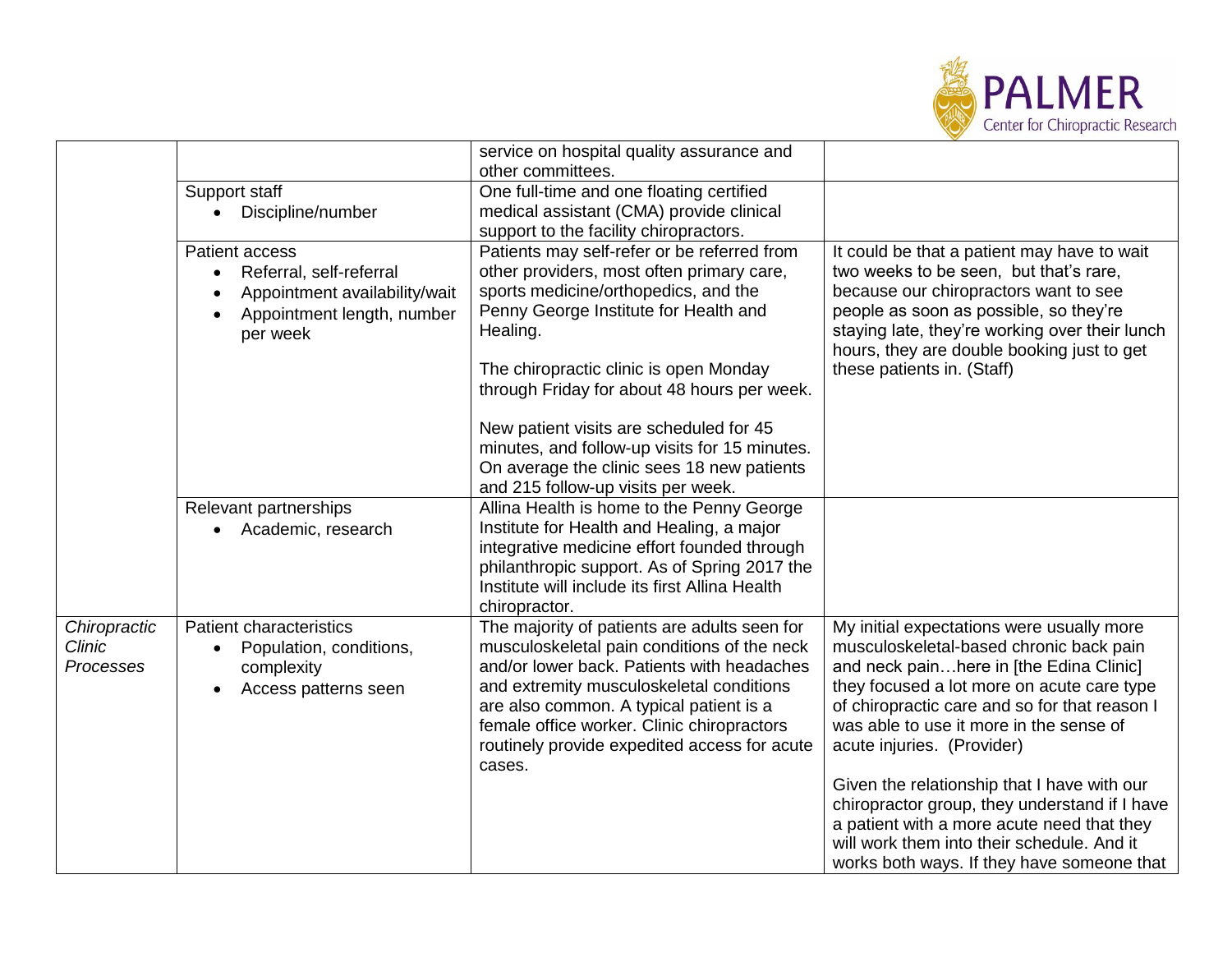

|                      |                                                                                                                                      |                                                                                                                                                                                                                                                                                                                                                                                                                                                                                                                                                | they want me to see more urgently, I'll do                                                                                                                             |
|----------------------|--------------------------------------------------------------------------------------------------------------------------------------|------------------------------------------------------------------------------------------------------------------------------------------------------------------------------------------------------------------------------------------------------------------------------------------------------------------------------------------------------------------------------------------------------------------------------------------------------------------------------------------------------------------------------------------------|------------------------------------------------------------------------------------------------------------------------------------------------------------------------|
|                      |                                                                                                                                      |                                                                                                                                                                                                                                                                                                                                                                                                                                                                                                                                                | the same thing. (Provider)                                                                                                                                             |
|                      | Services provided<br>Diagnostic, therapeutic                                                                                         | The chiropractic clinic provides full scope<br>diagnosis and management of<br>musculoskeletal conditions. The most<br>common treatment options are manipulation<br>and mobilization techniques, manual<br>myofascial therapies, acupuncture, and<br>physical modalities. Active approaches<br>include patient education, therapeutic<br>exercise, and nutritional and lifestyle                                                                                                                                                                |                                                                                                                                                                        |
|                      | Case management<br>CPGs/care pathways used<br>Outcome<br>assessment/reporting<br>Communication/collaboration<br>with other providers | recommendations.<br>Treatment plans are individualized based on<br>patient factors. An initial treatment trial<br>ranging from 1-6 visits is used to assess<br>patient response and determine next steps.<br>Clinical outcomes are assessed using a<br>number of validated instruments to measure<br>pain intensity, disease-specific pain<br>interference, and functional ability.<br>Interprofessional communication occurs<br>readily and is facilitated by the physical co-<br>location of clinicians and the functionality of<br>the EMR. |                                                                                                                                                                        |
| Impacts/Outc<br>omes | <b>Clinic function</b><br>Use, utilization, performance<br>benchmarks                                                                | Allina Health uses the Agency for<br>Healthcare Research and Quality's Clinician<br>& Group Survey, Consumer Assessment of<br>Healthcare Providers and Systems (CG-<br>CAHPS <sup>®</sup> ) to survey patients about their<br>perceptions of care received. The<br>chiropractic clinic has been among the<br>Allina Health Edna Clinic's top performers<br>on this measure.                                                                                                                                                                    |                                                                                                                                                                        |
|                      | <b>Patient status</b><br>Outcomes, satisfaction                                                                                      | Patients expressed high satisfaction with<br>the quality of care they received from the<br>facility's chiropractors. Patients also<br>appreciate the collaborative approach by                                                                                                                                                                                                                                                                                                                                                                 | I 100% can tell you [patients are] very<br>happy. I have not had any patient make a<br>complaint to me about the chiropractic care.<br>Andfor many of them it's a real |